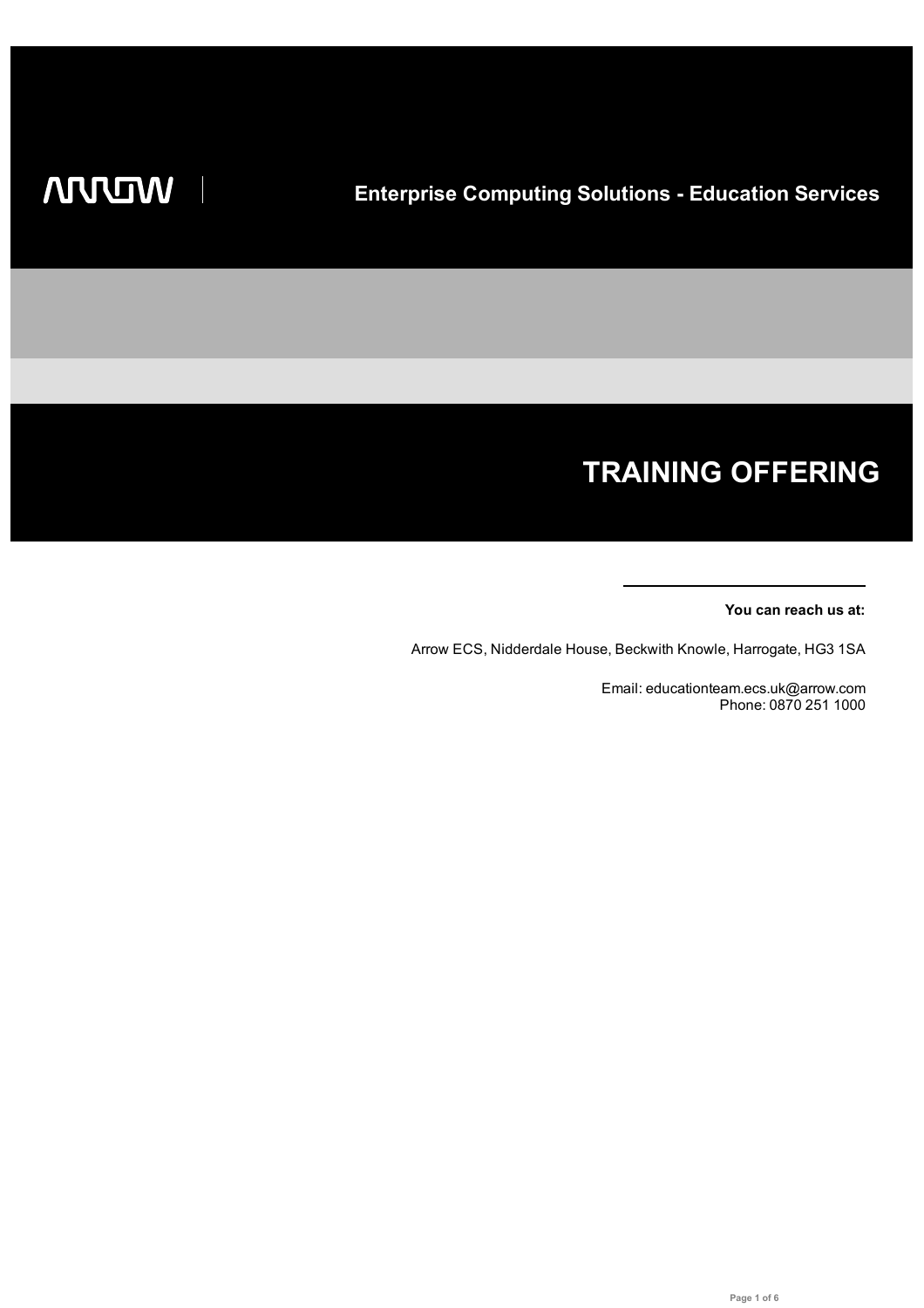

| CODE:        | <b>LENGTH:</b> | <b>PRICE:</b> |
|--------------|----------------|---------------|
| F5N BIG-SSLO | 2 day $(s)$    | £1,395.00     |

## **Description**

In this 2-day course, students are provided with a functional understanding of how to deploy, test and maintain F5 SSL Orchestrator to optimize the SSL infrastructure, provide security devices with visibility of SSL/TLS encrypted traffic, and maximize efficient use of that existing security investment.

The course includes lecture, hands-on labs, and discussion about the importance of SSL visability, how F5 SSL Orchestrator supports policy-based management, steering of traffic flows to existing security devices and centralizes the SSL decrypt/encrypt function through multi-layered security, dynamic service chaining, topology selections and security policies.

## **Objectives**

- Understand basic use cases for decryption and re-encryption of inbound and outbound SSL/TLS network traffic
- Create dynamic service chains of multiple security services
- Configure security policies to enable policy-based traffic steering
- Add SSL visibility to existing applications
- Deploy SSL Orchestrator configurations based on topology templates
- Troubleshoot an SSL Orchestrator deployment

#### Course Topics

- Compare F5 SSL Orchestration to manual "daisy chaining" of security services
- Learn essentials of PKI and certificates, how to create a certificate signing request, and how to import certificates and private keys into BIG-IP
- Implement certificate forging in an SSL Forward Proxy deployment
- Understand HTTP, ICAP, L3/L2, and TAP security services
- Configure traffic classification and URL bypass within a security policy
- Define security services to include in a dynamic service chain
- Use the Guided Configuration to deploy an outbound Layer 3 transparent forward proxy
- Use the Guided Configuration to deploy an outbound Layer 3 explicit forward proxy
- Use the Guided Configuration to deploy an inbound Layer 3 reverse proxy
- Use the Guided Configuration to deploy an SSL Orchestration for an existing application
- Configure High Availability for SSLO devices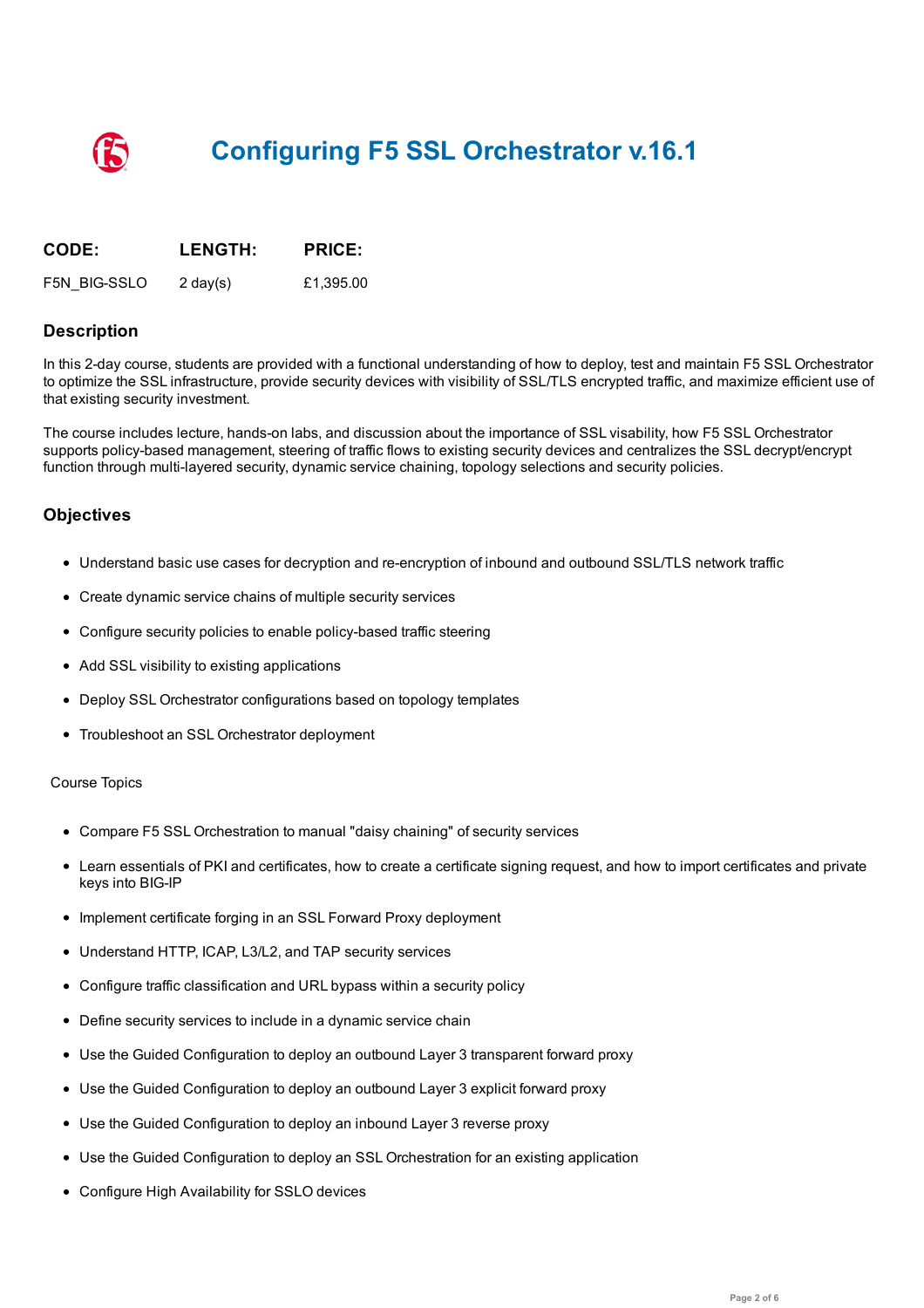# **Audience**

This course is intended for network administrators and Security Operations responsible for installation, setup, configuration, and administration of the F5 SSL Orchestrator system.

# **Prerequisites**

The following free web-based training courses, although optional, will be very helpful for any student with limited BIG-IP administration and configuration experience.

- Getting Started with BIG-IP web-based training
- Getting Started with SSL Orchestrator (SSLO) web-based training

The following general network technology knowledge and experience are recommended before attending any F5 Global Training Services instructor-led course:

- OSI model encapsulation
- Routing and switching
- Ethernet and ARP
- TCP/IP concepts
- IP addressing and subnetting
- NAT and private IP addressing
- Default gateway

The following course-specific knowledge and experience is suggested before attending this course:

- HTTP, HTTPS protocols
- TLS/SSL

Security services such as malware detection, data loss/leak prevention (DLP), next-generation firewalls (NGFW), intrusion prevention systems (IPS), and Internet Content Adaptation Protocol (ICAP)

## **Programme**

Chapter 1: Introducing SSL Orchestrator

- Internet Security and SSL Visibility
- Introducing SSL Orchestrator and its role in network security
- SSL Orchestrator Placement on the Network
- Platform and Licensing Requirements

Chapter 2: Certificate Fundamentals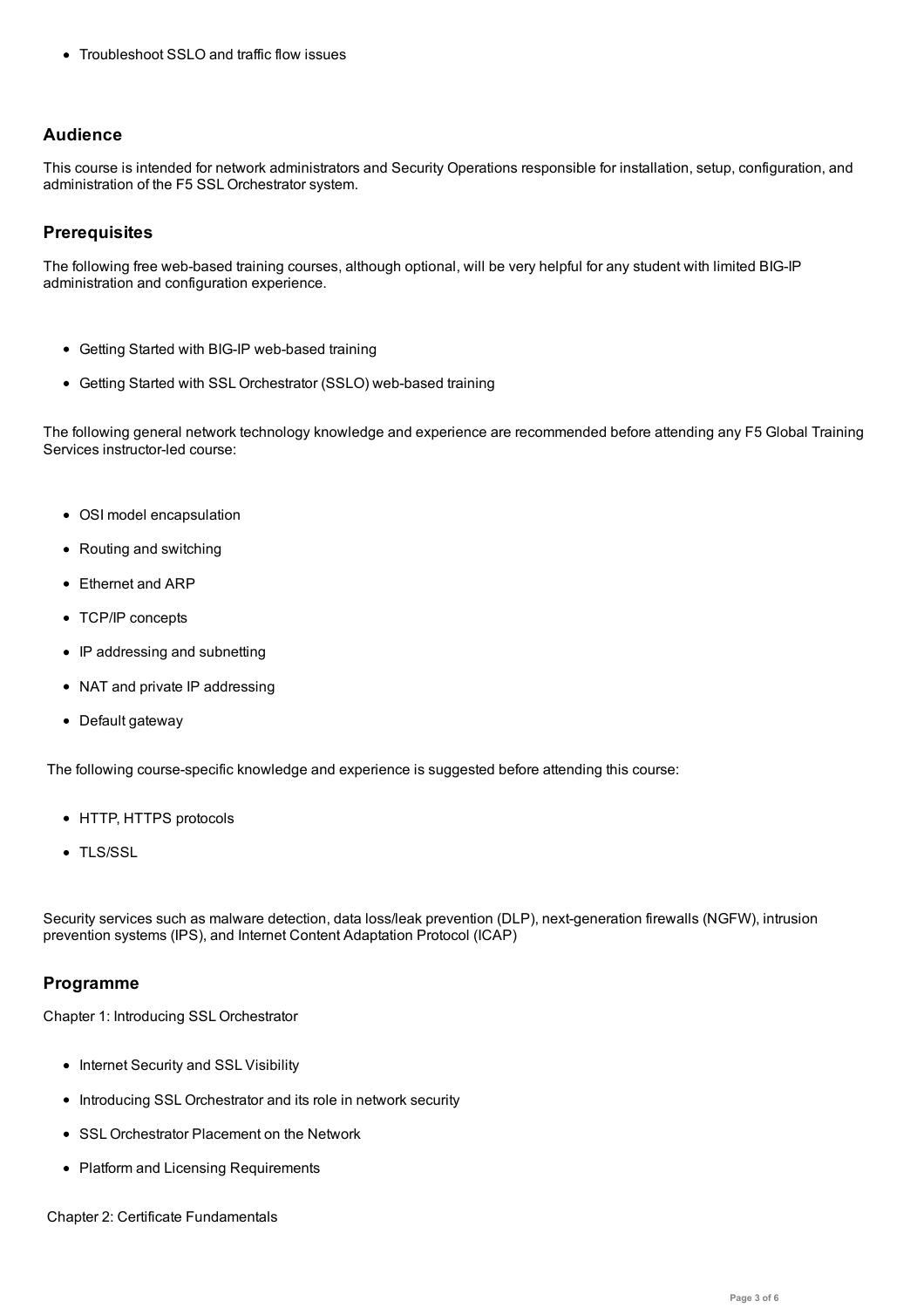Understanding Certificate Use

Overview of Internet Security Model

• Managing Certificates on SSL Orchestrator (BIG-IP)

Chapter 3: Architecture Overview

- Inbound and outbound inspection
- Cipher diversity
- Broad topology and inspection device support
- Dynamic service chaining and policy-based traffic steering
- Advanced monitoring
- Dynamic scaling and evaluation

Chapter 4: Guided Configuration

- Reviewing the Landing Page
- Selecting a Topology
- Making SSL Certificate Configurations
- Creating Services and Service Handling
- Constructing a Service Chain
- Building a Security Policy
- Defining an Interception Rule
- Examining Egress settings
- Reviewing the Summary Page and Deployment
- Exploring the SSL Orchestrator Dashboard

## Chapter 5: Services

- Relationship of devices to services
- Inline layer 2, layer 3 and HTTP inspection services
- ICAP and TAP passive inspection services

## Chapter 6: Topologies

- Selecting the appropriate topology
- **•** Benefits and limitations of topologies
- Existing application integration
- Layer 2 virtual wire concepts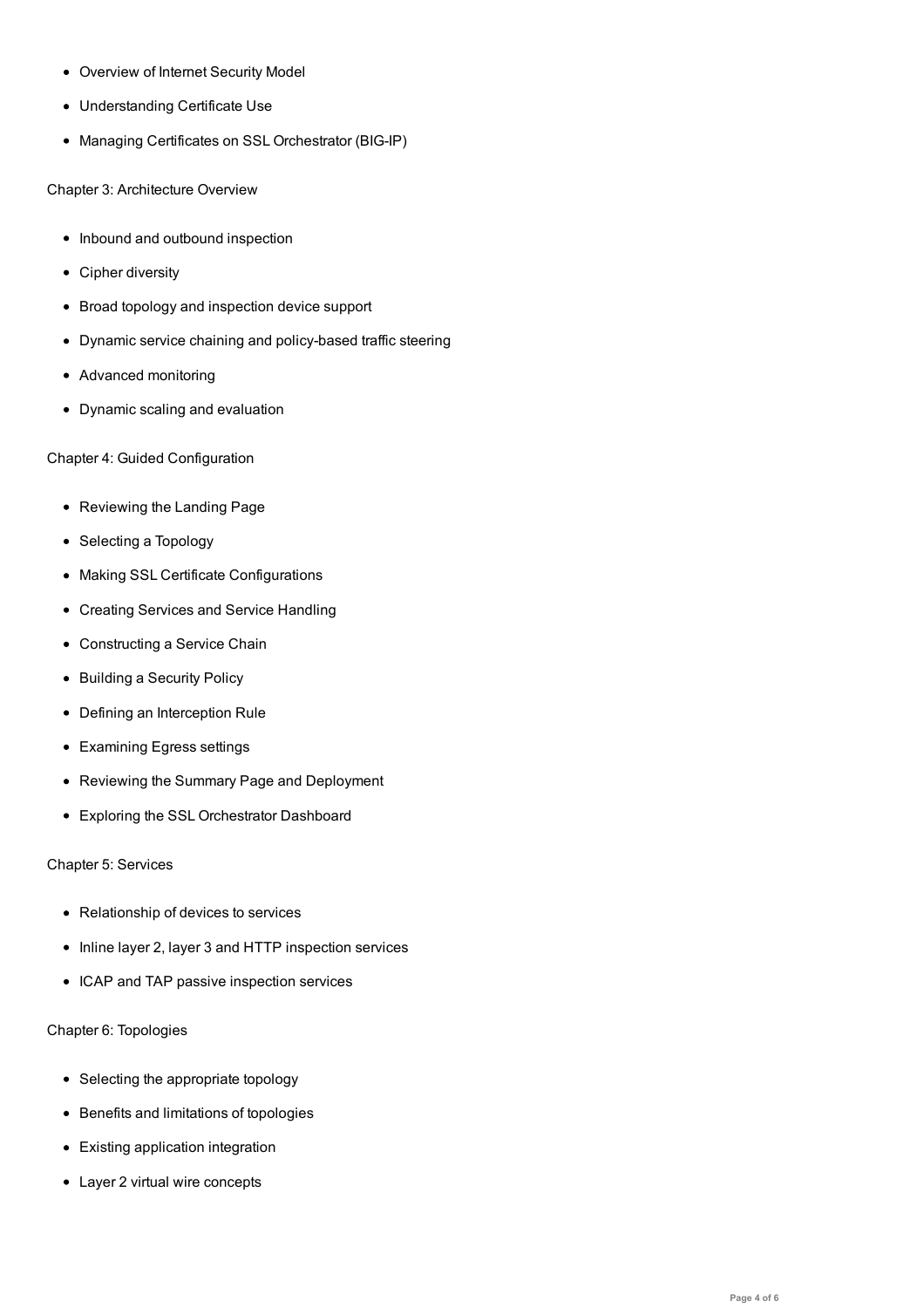- Initial and subsequent forward proxy flow
- Flow and header based signaling
- Access components
- Appropriate naming of service objects
- Authentication
- Tee connector design and flow

Chapter 8: Managing Security Policy

- Creating security policies
- Reviewing per-request policy for an outbound topology
- Navigating Visual Policy Editor

Chapter 9: Solving SSL Orchestrator Problems

- Collecting system information
- Solving traffic flow issues
- Guided Configuration and iAppLX issues
- Troubleshooting with cURL
- Traffic captures with tcpdump
- Cleanup and deleting configurations

Chapter 10: SSL Orchestrator High Availability

- Review BIG-IP High Availability
- SSL Orchestrator High Availability (HA) Requirements
- Installation and Upgrade Cautions
- SSL Orchestrator in Scaled Mode
- Troubleshooting SSL Orchestrator HA

## **Follow on courses**

F5N\_BIG-LTM-CFG-3, Configuring BIG-IP LTM: Local Traffic Manager v.16.1 F5N\_BIG-DNS-I, Configuring BIG-IP DNS (formerly GTM) v.16.1 F5N\_BIG-AWF-CFG, Configuring F5 Advanced WAF (previously licensed as ASM) v16.1 F5N\_BIG-EGW-APM, Configuring BIG-IP APM: Access Policy Manager v.16.1 F5N\_BIG-IRULE-CFG, Developing iRules for BIG-IP v.16.1 F5N\_BIG-TRBL-INT2, Troubleshooting BIG-IP v.16.1